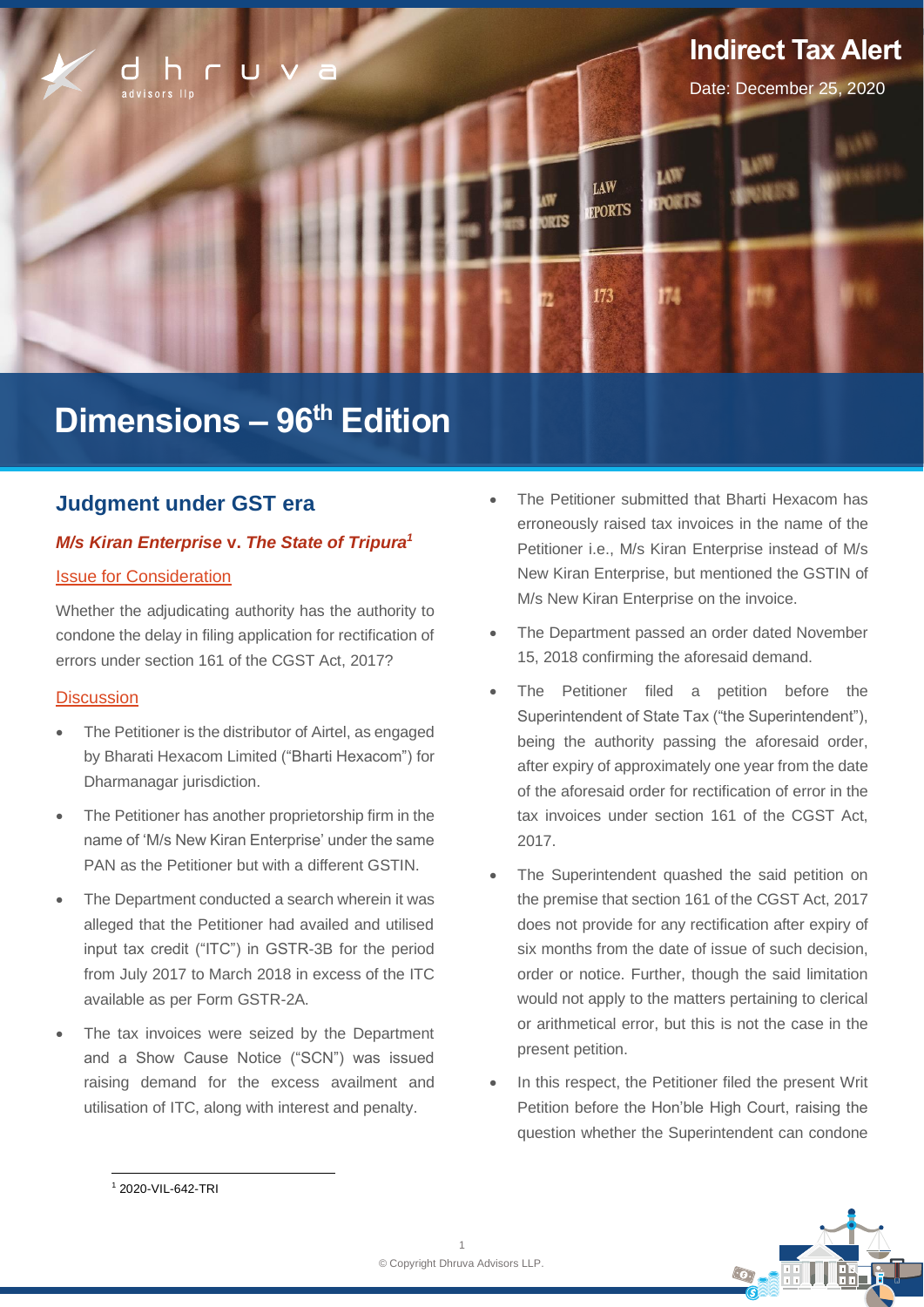the delay in filing petition for rectification of errors under section 161 of the CGST Act, 2017 basis the following contentions:

- − Bharti Hexacom erroneously prepared the tax invoices in the name of the Petitioner instead of M/s New Kiran Enterprises.
- These errors are errors apparent on the face of the record and, therefore, are liable to be rectified under section 161 of the CGST Act, 2017.
- In absence of any provision for condoning the delay, section 5 read with section 29(2) of the Limitation Act, 1963 should apply. The Petitioner placed reliance upon various judgments to support this contention.
- The respondents, on the other hand, contended as follows:
	- Rectification sought is of the tax invoices, which were never issued by any authority under the GST law, but was issued by Bharti Hexacom.
	- As per section 161 of the CGST Act, 2017, the error can be rectified only within a period of three months from the date of reference, order, notice etc. and an absolute bar is created for such rectification after a period of six months except in case of rectification involving arithmetic error from accidental slip or omission. Hence, the department does not have the authority to condone the delay under section 161 of the CGST Act, 2017.
	- Section 29(2) of the Limitation Act, 1963 can be applied only in case where suit, appeal or application is filed in a Court and not before any statutory authority. Reliance was placed on various judgments in support of this contention.
- After hearing both the sides, the Hon'ble High Court made the following observations:
	- It is apparent from section 161 of the CGST Act, 2017 that this is a complete code within itself and it impliedly excludes the Limitation Act, 1963. Thus, the Superintendent's observation, while quashing the petition for rectification, does not suffer from any infirmity.
- The Limitation Act, 1963 does not apply automatically unless it is extended to the special statute such as CGST Act, 2017 in as much as law in this regard is unambiguous. Thus, the Petitioner's contention in respect of extension of the Limitation Act, 1963 stands dismissed.
- The rectification as sought by the Petitioner is not covered by section 161 of the CGST Act, 2017.

### **Judgment**

The Hon'ble High Court of Tripura dismissed the Writ **Petition** 

### **Dhruva Comments:**

The Hon'ble High Court struck down the writ petition denying rectification not being covered under section 161 of CGST Act, 2017. Separately, with respect to input tax credit mismatch, argument could have been made that reviewing mismatches through GSTR-2A was yet to be notified, which otherwise could have assisted in reconciling credits and avoiding such error. More importantly, the judgment highlights important aspects for application of provisions of the Limitation Act, 1963 and could be interesting to evaluate in other cases whereby the GST law provides for a specific time limit to file an application.

## **Notification**

### *Amendment in CGST Rules, 2017*

- The Government has issued notification no. 94/2020-Central Tax dated December 22, 2020, whereby various amendments have been made in the CGST Rules, 2017 ("the Rules"). Some of the key amendments are as follows:
	- − Rule 21 (*Registration to be cancelled in certain cases*) has been amended to provide additional scenarios in which the registration can be cancelled:

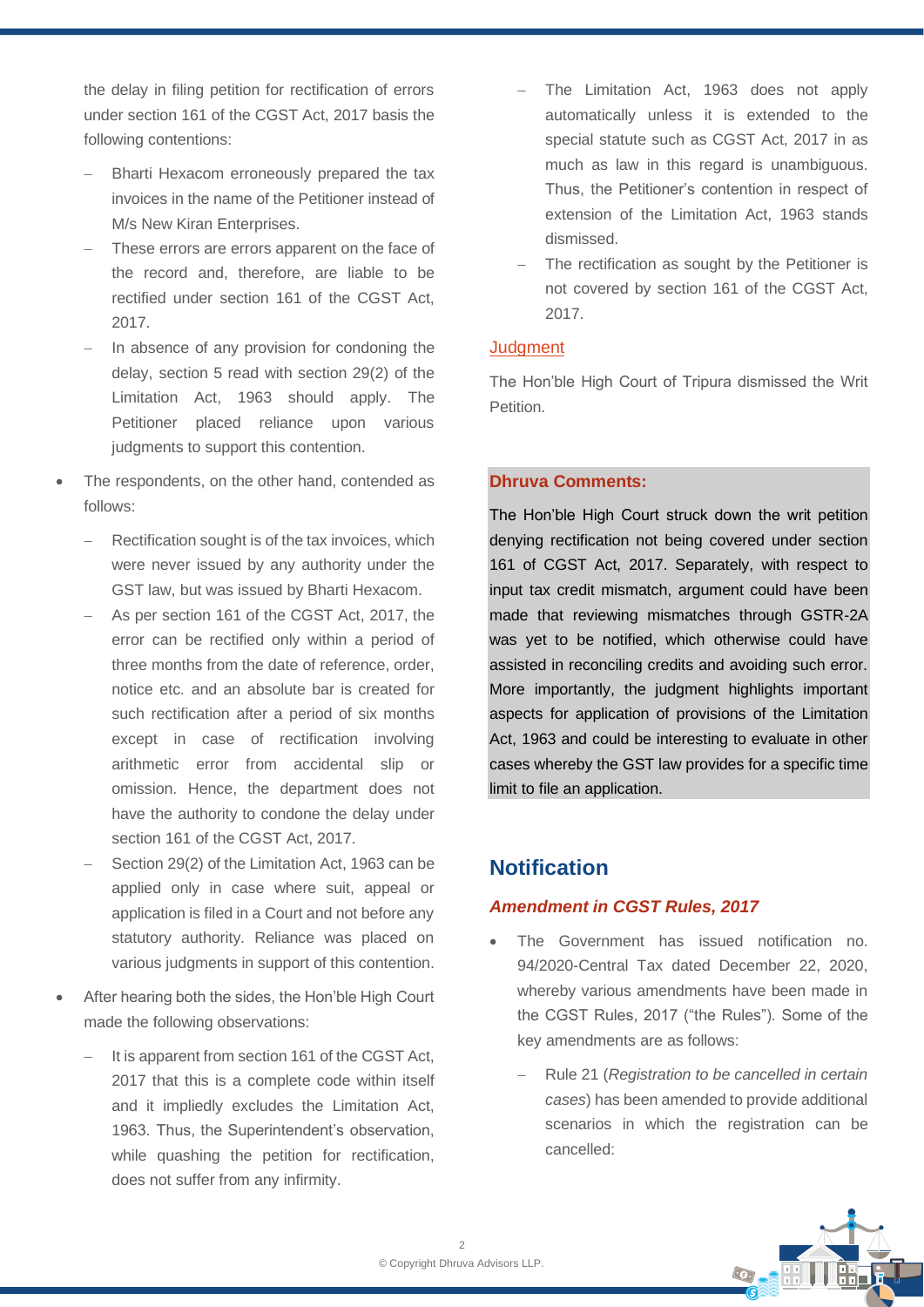- o Input tax credit ("ITC") is availed in violation of provisions of section 16 of the CGST Act, 2017 ("the Act") or the Rules made thereunder;
- o Details of outward supplies furnished in GSTR-1 for one or more tax periods is in excess of outward supplies declared by the taxpayer in GSTR-3B;
- o ITC is availed in violation of Rule 86B of the Rules (*Rule 86B is inserted w.e.f. January 01, 2021 discussed below*).
- − Rule 21A (*Suspension of registration*) has been amended, whereby,
	- If the proper officer has reason to believe that the registration of a person is liable to be cancelled, then he can suspend the registration without granting an opportunity of personal hearing, which was previously available.
	- o If on comparison of the GSTR-1 and GSTR-3B returns, it is found that there are significant differences or anomalies indicating contravention of the Act or the Rules, leading to cancellation of registration, then the officer can suspend the registration and shall intimate the same to the taxpayer in Form GST REG-31 electronically on common portal or by sending an email, highlighting the said differences / anomalies and seeking explanation within a period of 30 days as to why registration should not be cancelled.
	- o Where the registration is suspended, no refund would be granted under section 54 of the Act.
- − Rule 36 (*Documentary requirements and conditions for claiming input tax credit*) has been amended whereby under sub clause (4) credit to be availed in respect of those invoices / debit notes which have not been furnished by the supplier in the GSTR-1 / Invoice Furnishing Facility should not exceed 5% (*previously 10%*) of the eligible credit available in respect of invoices / debit notes which have been

furnished in the GSTR-1 / Invoice Furnishing Facility.

- Sub clause (5) has been added to Rule 59 (*Form and manner of furnishing details of outward supplies*) providing,
	- o A person shall **not** be allowed to file his GSTR-1 return, if he has not furnished his GSTR-3B returns for the preceding two months. Similarly, in respect of the quarterly return filers, the filing of GSTR-1 shall **not** be allowed, if he has not furnished his GSTR-3B return for the preceding tax period.
	- o A registered person who is restricted to use the amount available in electronic credit ledger ("ECL") under rule 86B, shall not be allowed to file his GSTR-1 return or use Invoice Furnishing Facility, if he has not furnished his GSTR-3B return for the preceding tax period.

[*Note – Rule 59 would be completely substituted w.e.f. January 01, 2021 vide notification no. 82/2020-Central Tax dated November 10, 2020*]

- − Rule 86B (*Restrictions on use of amount available in electronic credit ledger*) has been inserted w.e.f. January 01, 2021, whereby a registered person whose value of taxable supply other than exempt supply and zero-rated supply in a month exceeds fifty lakh rupees. would **not** be allowed to use the balance in ECL towards the outward tax liability which is in excess of 99% of such tax liability. The said rule shall **not** be applicable in the following cases:
	- o The said person or proprietor or karta or managing director or any of its two partners, whole time directors, members of managing committee of associations or board of trustees, as the case may be have paid more than ₹ 1 lakh as income tax in each of the last two financial years for which the time limit to file return under Income-tax Act, 1961 has expired;
	- o A registered person has received refund of more than ₹ 1 lakh in the preceding

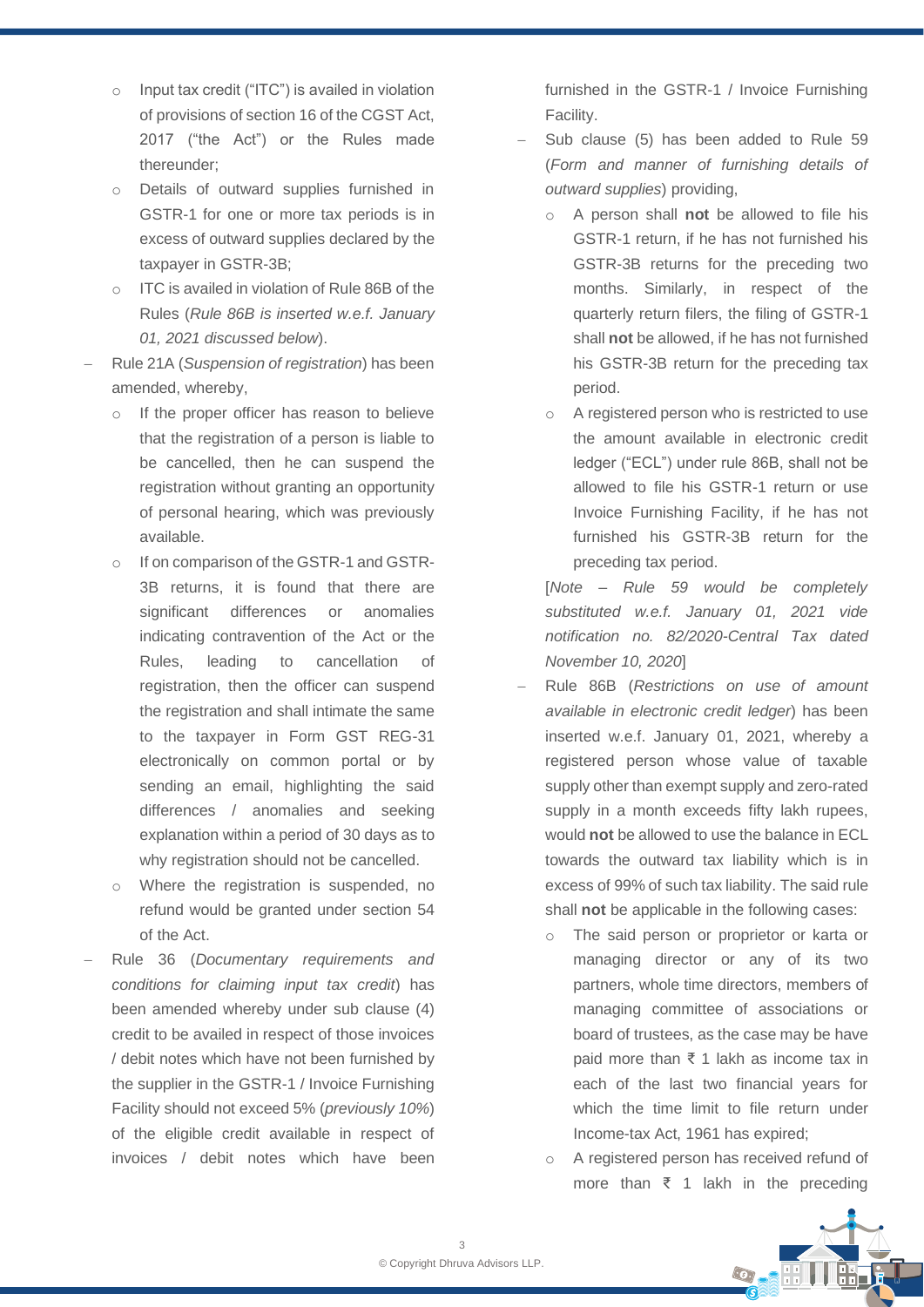financial year on account of unutilised ITC due to zero rated supplies made without payment of tax or accumulation of credit due to inverted duty structure;

- o A registered person has discharged his output tax liability through electronic cash ledger for an amount in excess of 1% of the total output tax liability, applied cumulatively, upto the said month in the current financial year;
- o The registered person is government department / public sector undertaking / local authority / statutory body.
- − Rule 138 (*E-way bill*) has been amended whereby under sub clause (10) an E-way bill issued for a distance of upto 200 km (*previously 100 km*) shall be valid for one day and for every additional 200 km (*previously 100 km*) or part thereof one additional day.
- Rule 138E dealing with restrictions on generation of an E-way bill is amended to include registered persons whose registration stands suspended.

### **Dhruva Comments:**

The amendments proposed by these notifications with a view to identify and address defaults by assessees in discharging output tax liability / credit mismatches will have far reaching implications. Whilst the said measures seem a step in the right direction for addressing the menace of fake invoices, but it could impact genuine transactions, when there are inadvertent errors made while filing GST returns. It would be extremely crucial that these measures are being taken only against fraudulent activities and genuine taxpayers do not suffer any hardship. Denial of opportunity of personal hearing before suspension may be challenged as it has been a long standing position that any assessee should have a right of representation before any adverse action is taken against them. Also, the provisions seeking to restrict the utilisation of input tax credit could also have large ramifications especially for the MSME sector.